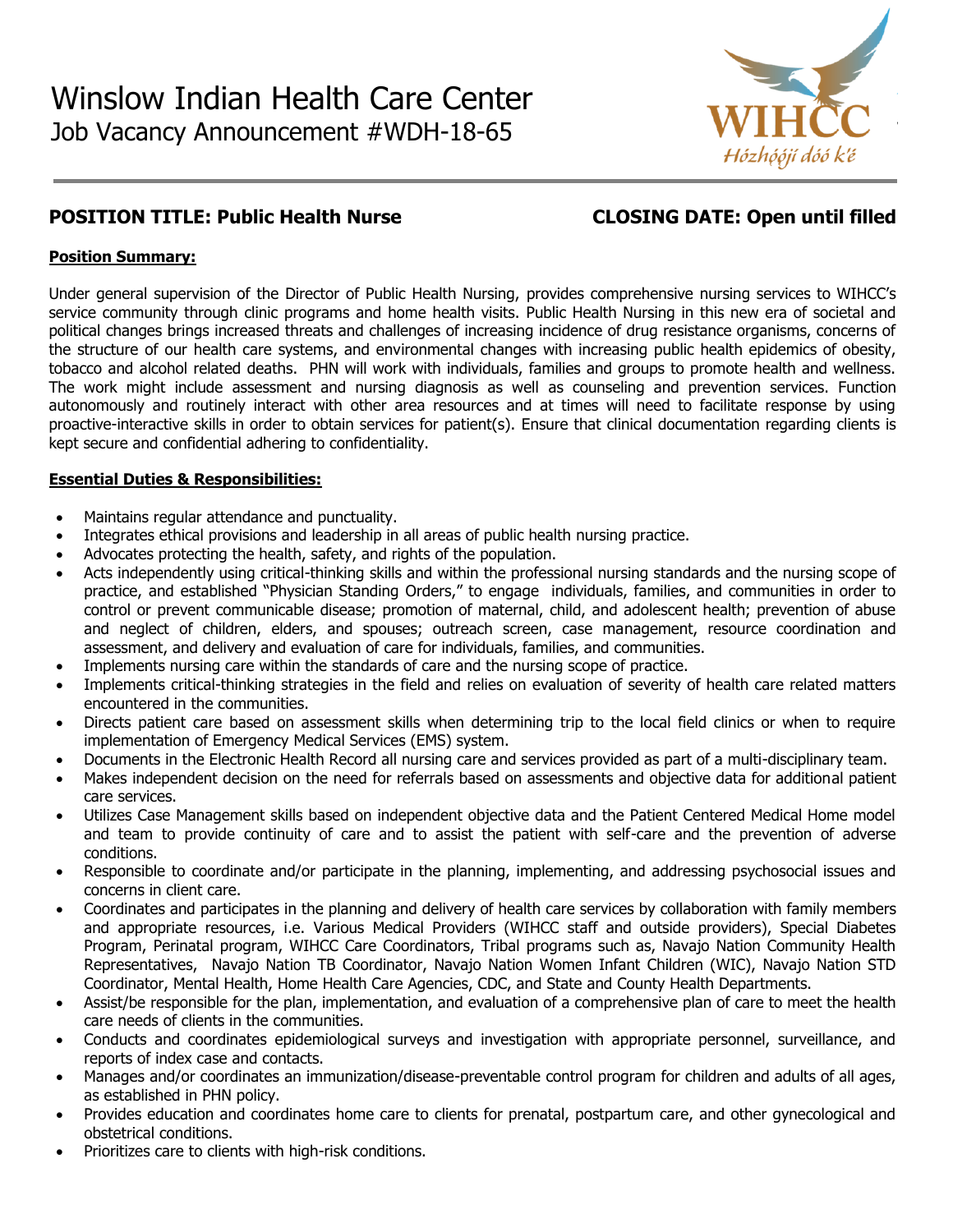- Provides health education to mothers, especially first-time mothers; and coordinates home care to newborns, infants, and children.
- Identifies and prioritizes care to clients with high-risk conditions.
- Provides home care that may include physical and health assessments to newborns, infants, and children.
- Performs a key component in the segment of home care, which includes children's immunizations from birth through age 27 months, and including all other children's immunizations as established in PHN policy.
- Performs case management of children who are on Suspected Child Abuse and Neglect listing.
- Participates in a comprehensive school health program to assigned schools with existing Memorandum of Agreements in place, including Grant/Contract schools, Public Schools, Tribal Head Start Programs, and Parochial schools.
- Provides primary, secondary, and tertiary prevention activities in the schools to students, residential staff, and faculty.
- Provides and coordinates a comprehensive plan of care for adults and elderly clients based on community health needs and resources.
- Prioritizes care to clients with high-risk conditions.
- Considers factors related to safety, effectiveness, cost, and impact on practice on the populations in the planning and delivery of nursing care, policies, and services.
- Provides and participates in epi-response/emergency preparedness in the community in collaboration with all local, Tribal, State, County, and National Emergency Preparedness Programs.
- Assists DPHN and team leader to develop, implement/monitor, and evaluate/revise program policies and procedures, and PHN standing orders.
- Assists DPHN and team leader to develop short and long-term program goals and objectives based on the community health needs assessment, and National Healthy People Objectives. Interprets data to identify trends and deviations from needs assessment to target high priority or "at risk" areas in the communities.
- Coordinates and participates in a community needs assessment in assigned area; applies ethical, legal, privacy guidelines and policies to the collection and dissemination of data and information.
- Coordinates needs assessment survey, identifies community resources in assigned area, compiles community profile data and prioritizes health needs.
- Participates in quality assurance activities including evaluation of PHN program activities and improving quality patient-care outcomes.
- Participates in evaluation of staff members and peers. Review of peers will be done by peer review annually.
- Maintains proficiency and knowledge in trends affecting nursing issues such as treatments, concepts, skills, and nursing theories through continuing education, workshops, staff meetings, and Improving Organizational Performance team committees.
- Assists in promoting the assessment, planning, and evaluation of a comprehensive community health nursing program to meet the health care needs of individuals, families and communities.
- Perform other duties as assigned.

# **Minimum Qualifications:**

Bachelor of Science degree in Nursing or entry of Masters of Nursing degree and minimum of two years of experience in Nursing or Public Health Nursing required. Must be licensed as Registered Nurse in the state of Arizona (excludes USPHS commissioned officers). Current CPR and BLS certification required. A certification in Public Health Nursing preferred. Previous Public Health Nursing experience preferred. Bilingual skills in English and Navajo language preferred. Must maintain a valid unrestricted and insurable driver's license. Must successfully pass a background investigation and maintain suitable requirements for a Child Care position. This position is considered as a Child Care position, which requires a satisfactory background check investigation and is subject to the requirements of the Indian Child Protection and Family Violence Prevention Act, as amended (henceforth referred as the ICPFVP Act).

# **Knowledge, Skills, Ability:**

- Knowledge and ability to apply principles, concepts and theories, core functions and essential services of Public Health Nursing to provide nursing care services in homes, schools, and community settings.
- Knowledge of adult learning and health education techniques and principles including: reproductive health education, related services information, option counseling and emergency contraception services.
- Knowledge of anatomy, physiology, pathophysiology, epidemiology, physical assessment and basic pharmacology.
- Knowledge of health care technology, equipment, supplies and materials needed for medical treatment.
- Knowledge of Electronic Health Record documentation, medical record forms, State and Federal Laws that govern release of information, and patient consent.